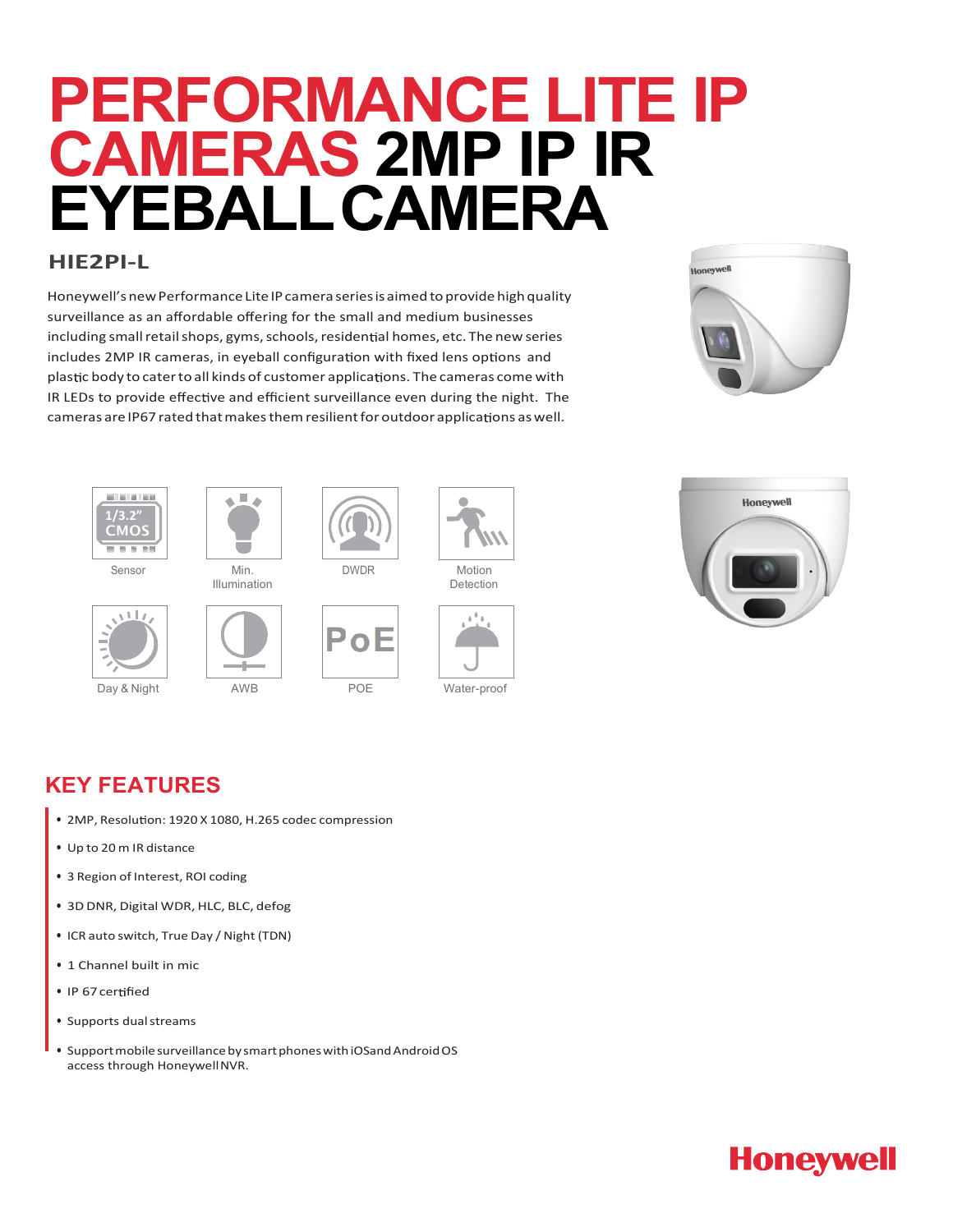#### **PERFORMANCE LITE IP CAMERAS 2MP IP IR EYEBALLCAMERA**

### **SPECIFICATIONS**

| <b>CAMERA</b>             | HIE2PI-L                                                                                                                                    |
|---------------------------|---------------------------------------------------------------------------------------------------------------------------------------------|
| Image Sensor              | 1/3.2"CMOS                                                                                                                                  |
| Number of Pixels (H x V)  | 1920 x 1080                                                                                                                                 |
| <b>Electronic Shutter</b> | $1/25s \approx 1/100000s$                                                                                                                   |
| Iris                      | <b>Fixed Iris</b>                                                                                                                           |
| Min Illumination          | 0.012lux @F1.2, AGC ON; 0 lux with IR<br>0.046 lux @ F2.0, AGC ON; 0 lux with IR                                                            |
| Lens                      | 3.6 mm @F2.0, (fixed lens), Horizontal Field<br>of View: 75.8°                                                                              |
| Day & Night               | <b>TDN</b>                                                                                                                                  |
| Wide Dynamic Range        | Digital WDR                                                                                                                                 |
| Angle Adjustment          | Pan: 0°~360°; Tilt:0°~75°; Rotation: 0°~360°                                                                                                |
| <b>IMAGE</b>              |                                                                                                                                             |
| Video Compression         | H.265 / H.264 / MJPEG                                                                                                                       |
| Resolution                | 1080P (1920 × 1080), 720P (1280 × 720), D1, 480 × 240, CIF                                                                                  |
| Number of Streams         | 2 (Main Stream, Sub Stream)                                                                                                                 |
| <b>Frame Rate</b>         | Main Stream: 60Hz:1080P/720P(1~30fps);50Hz: 1080P/720P(1~25fps)<br>Sub Stream:60Hz: D1/CIF/480×240(1~30fps); 50HZ: D1/CIF/480×240 (1~25fps) |
| <b>Bit Rate</b>           | 64 Kbps ~ 6 Mbps                                                                                                                            |
| Encode Mode               | VBR / CBR                                                                                                                                   |
| <b>Image Settings</b>     | ROI, Saturation, Brightness, Chroma, Contrast, Wide Dynamic, Sharpen, NR, etc.<br>adjustable through client software or web browser         |
| <b>ROI</b>                | 3, Each ROI to be configured separately                                                                                                     |
| <b>INTERFACES</b>         |                                                                                                                                             |
| Network                   | <b>RJ45</b>                                                                                                                                 |
| <b>FUNCTIONS</b>          |                                                                                                                                             |
| <b>Remote Monitoring</b>  | Web browsing, CMS remote control                                                                                                            |
| <b>Online Connection</b>  | Support simultaneous monitoring for up to 3 users; Support multi-stream real time transmission                                              |
| Network Protocol          | UDP, DHCP, NTP, RTSP, DDNS, SMTP, 802.1x, UPnP, HTTP, HTTPs, QoS, IPv4, IPv6                                                                |
| Interface Protocol        | ONVIF                                                                                                                                       |
| <b>Motion Alarm</b>       | Supported                                                                                                                                   |
| <b>IR Distance</b>        | $10 \sim 20m$                                                                                                                               |
| IP Rating                 | <b>IP67</b>                                                                                                                                 |